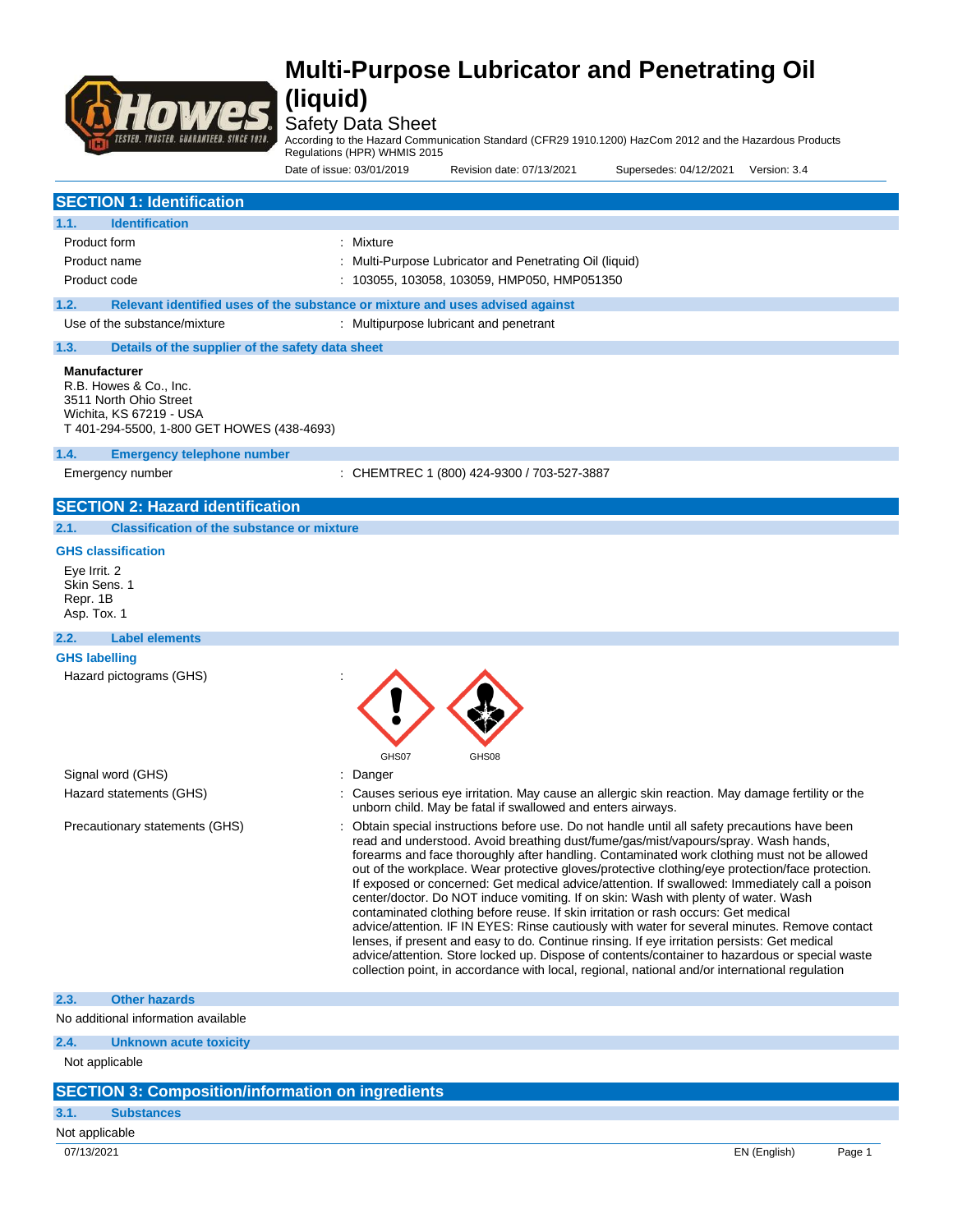Safety Data Sheet

According to the Hazard Communication Standard (CFR29 1910.1200) HazCom 2012 and the Hazardous Products Regulations (HPR) WHMIS 2015

| 3.2.<br><b>Mixtures</b>                               |                           |               |
|-------------------------------------------------------|---------------------------|---------------|
| <b>Name</b>                                           | <b>Product identifier</b> | $\frac{9}{6}$ |
| Distillates, petroleum, hydrotreated heavy naphthenic | (CAS-No.) 64742-52-5      | $60 - 80$     |
| Distillates, petroleum, hydrotreated light naphthenic | (CAS-No.) 64742-53-6      | $60 - 80$     |
| Barium dinonylnaphthalenesulfonate                    | (CAS-No.) 25619-56-1      | $0.5 - 1.5$   |
| Pine oil                                              | (CAS-No.) 8002-09-3       | $0.5 - 1.5$   |
| Methyl salicylate                                     | (CAS-No.) 119-36-8        | $0.1 - 1$     |

**\*Chemical name, CAS number and/or exact concentration have been withheld as a trade secret**

| <b>SECTION 4: First-aid measures</b>                                                                                                 |                                                                                                                                                                                                 |  |
|--------------------------------------------------------------------------------------------------------------------------------------|-------------------------------------------------------------------------------------------------------------------------------------------------------------------------------------------------|--|
| 4.1.<br><b>Description of first aid measures</b>                                                                                     |                                                                                                                                                                                                 |  |
| First-aid measures after inhalation                                                                                                  | : If breathing is difficult, remove victim to fresh air and keep at rest in a position comfortable for<br>breathing. Get medical advice/attention if you feel unwell.                           |  |
| First-aid measures after skin contact                                                                                                | : IF ON SKIN: Wash with plenty of water. If skin irritation or rash occurs: Get medical<br>advice/attention. Wash contaminated clothing before reuse.                                           |  |
| First-aid measures after eye contact                                                                                                 | : IF IN EYES: Rinse cautiously with water for several minutes. Remove contact lenses, if present<br>and easy to do. Continue rinsing. If eye irritation persists: Get medical advice/attention. |  |
| First-aid measures after ingestion                                                                                                   | : IF SWALLOWED: Immediately call a POISON CENTER/doctor. Do NOT induce vomiting.<br>Never give anything by mouth to an unconscious person.                                                      |  |
| Most important symptoms and effects, both acute and delayed<br>4.2.                                                                  |                                                                                                                                                                                                 |  |
| Symptoms/effects after inhalation                                                                                                    | : May cause irritation to the respiratory tract.                                                                                                                                                |  |
| Symptoms/effects after skin contact                                                                                                  | : May cause skin irritation. Repeated exposure may cause skin dryness or cracking. May cause<br>an allergic skin reaction.                                                                      |  |
| Symptoms/effects after eye contact                                                                                                   | : Causes serious eye irritation. Symptoms may include discomfort or pain, excess blinking and<br>tear production, with marked redness and swelling of the conjunctiva.                          |  |
| Symptoms/effects after ingestion                                                                                                     | : May be fatal if swallowed and enters airways. This product may be aspirated into the lungs and<br>cause chemical pneumonitis. May cause stomach distress, nausea or vomiting.                 |  |
| Chronic symptoms                                                                                                                     | : May damage fertility or the unborn child.                                                                                                                                                     |  |
| 4.3.                                                                                                                                 | Indication of any immediate medical attention and special treatment needed                                                                                                                      |  |
| Symptoms may be delayed. In case of accident or if you feel unwell, seek medical advice immediately (show the label where possible). |                                                                                                                                                                                                 |  |
|                                                                                                                                      |                                                                                                                                                                                                 |  |
| <b>SECTION 5: Fire-fighting measures</b>                                                                                             |                                                                                                                                                                                                 |  |
| 5.1.<br><b>Extinguishing media</b>                                                                                                   |                                                                                                                                                                                                 |  |
| Suitable extinguishing media                                                                                                         | : Foam. Carbon dioxide. Water spray or fog.                                                                                                                                                     |  |
| Unsuitable extinguishing media                                                                                                       | : Do not use water jet.                                                                                                                                                                         |  |
| 5.2.<br>Special hazards arising from the substance or mixture                                                                        |                                                                                                                                                                                                 |  |
| Fire hazard                                                                                                                          | : Products of combustion may include, and are not limited to: oxides of carbon.                                                                                                                 |  |
| 5.3.<br><b>Advice for firefighters</b>                                                                                               |                                                                                                                                                                                                 |  |
| Protection during firefighting                                                                                                       | : Keep upwind of fire. Wear full fire fighting turn-out gear (full Bunker gear) and respiratory<br>protection (SCBA). Cool down the containers exposed to heat with a water spray.              |  |
| <b>SECTION 6: Accidental release measures</b>                                                                                        |                                                                                                                                                                                                 |  |
| 6.1.<br>Personal precautions, protective equipment and emergency procedures                                                          |                                                                                                                                                                                                 |  |
| General measures                                                                                                                     | : Use personal protection recommended in Section 8. Isolate the hazard area and deny entry to<br>unnecessary and unprotected personnel.                                                         |  |
| 6.1.1.<br>For non-emergency personnel                                                                                                |                                                                                                                                                                                                 |  |
| No additional information available                                                                                                  |                                                                                                                                                                                                 |  |

### No additional information available

### **6.2. Environmental precautions**

Prevent entry to sewers and public waters.

T.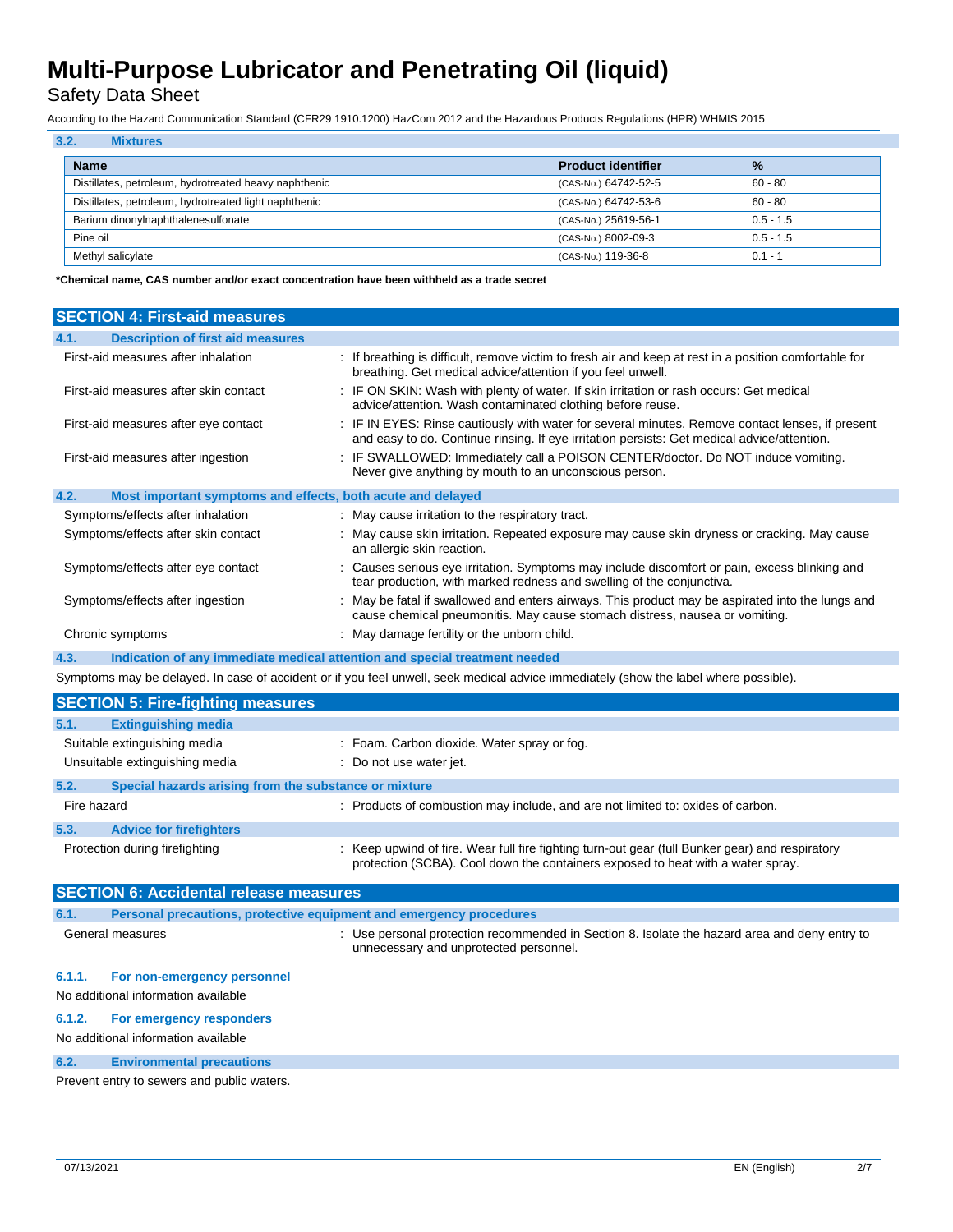Safety Data Sheet

According to the Hazard Communication Standard (CFR29 1910.1200) HazCom 2012 and the Hazardous Products Regulations (HPR) WHMIS 2015

| 6.3.                                                                                | Methods and material for containment and cleaning up |                                                                                                                                                                                                                                               |
|-------------------------------------------------------------------------------------|------------------------------------------------------|-----------------------------------------------------------------------------------------------------------------------------------------------------------------------------------------------------------------------------------------------|
|                                                                                     | For containment                                      | : Absorb and/or contain spill with inert material (sand, vermiculite or other appropriate material),<br>then place in suitable container. Do not flush into surface water or sewer system. Wear<br>recommended personal protective equipment. |
|                                                                                     | Methods for cleaning up                              | Sweep or shovel spills into appropriate container for disposal. Provide ventilation. Spilled<br>material may present a slipping hazard.                                                                                                       |
| 6.4.                                                                                | <b>Reference to other sections</b>                   |                                                                                                                                                                                                                                               |
| For further information refer to section 8: "Exposure controls/personal protection" |                                                      |                                                                                                                                                                                                                                               |

| <b>SECTION 7: Handling and storage</b>                               |                                                                                                                                                                                                                                                                                                                                                                                        |
|----------------------------------------------------------------------|----------------------------------------------------------------------------------------------------------------------------------------------------------------------------------------------------------------------------------------------------------------------------------------------------------------------------------------------------------------------------------------|
| 7.1.<br><b>Precautions for safe handling</b>                         |                                                                                                                                                                                                                                                                                                                                                                                        |
| Precautions for safe handling                                        | : Obtain special instructions before use. Do not handle until all safety precautions have been<br>read and understood. Avoid contact with skin and eyes. Avoid breathing<br>dust/fume/gas/mist/vapours/spray. Do not swallow. Wear personal protective equipment. Use<br>only in well ventilated areas. Handle and open container with care. When using do not eat,<br>drink or smoke. |
| Hygiene measures                                                     | : Take off contaminated clothing and wash it before reuse. Wash hands, forearms and face<br>thoroughly after handling. Contaminated work clothing should not be allowed out of the<br>workplace.                                                                                                                                                                                       |
| 7.2.<br>Conditions for safe storage, including any incompatibilities |                                                                                                                                                                                                                                                                                                                                                                                        |
| Storage conditions                                                   | Keep out of the reach of children. Keep container tightly closed. Store locked up. Store in a<br>well-ventilated place. Keep cool.                                                                                                                                                                                                                                                     |

### **SECTION 8: Exposure controls/personal protection**

### **8.1. Control parameters**

| Distillates, petroleum, hydrotreated heavy naphthenic (64742-52-5) |
|--------------------------------------------------------------------|
| Not applicable                                                     |
| Distillates, petroleum, hydrotreated light naphthenic (64742-53-6) |
| Not applicable                                                     |
| Pine oil (8002-09-3)                                               |
| Not applicable                                                     |
| Methyl salicylate (119-36-8)                                       |
| Not applicable                                                     |
| Barium dinonylnaphthalenesulfonate (25619-56-1)                    |
| Not applicable                                                     |

### **8.2. Exposure controls**

| Appropriate engineering controls | : Use ventilation adequate to keep exposures (airborne levels of dust, fume, vapor, etc.) below<br>recommended exposure limits.                                                                                                                  |
|----------------------------------|--------------------------------------------------------------------------------------------------------------------------------------------------------------------------------------------------------------------------------------------------|
| Hand protection                  | : Wear suitable gloves resistant to chemical penetration.                                                                                                                                                                                        |
| Eye protection                   | $\therefore$ Wear eye protection.                                                                                                                                                                                                                |
| Skin and body protection         | : Wear suitable protective clothing.                                                                                                                                                                                                             |
| Respiratory protection           | : In case of insufficient ventilation, wear suitable respiratory equipment. Respirator selection<br>must be based on known or anticipated exposure levels, the hazards of the product and the<br>safe working limits of the selected respirator. |
| Environmental exposure controls  | : Avoid release to the environment.                                                                                                                                                                                                              |
| Other information                | : Handle in accordance with good industrial hygiene and safety procedures. Do not eat, drink or<br>smoke when using this product.                                                                                                                |

| <b>SECTION 9: Physical and chemical properties</b> |                                                       |  |
|----------------------------------------------------|-------------------------------------------------------|--|
| 9.1.                                               | Information on basic physical and chemical properties |  |
| Physical state                                     | : Liguid                                              |  |
| Appearance                                         | : No data available.                                  |  |
| Colour                                             | : Dark amber                                          |  |
| Odour                                              | : Distinctive                                         |  |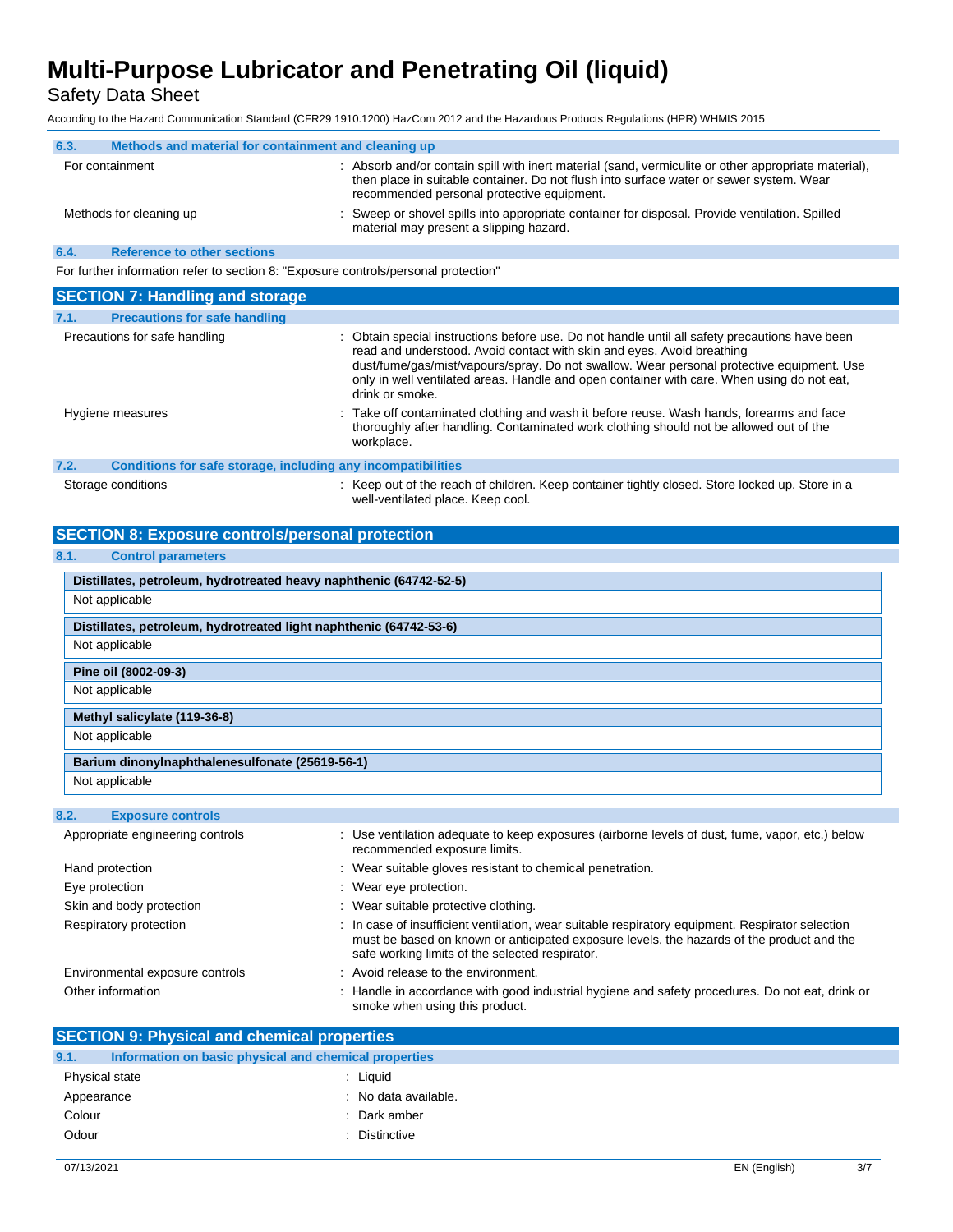Safety Data Sheet

According to the Hazard Communication Standard (CFR29 1910.1200) HazCom 2012 and the Hazardous Products Regulations (HPR) WHMIS 2015

| Odour threshold                            | : No data available                     |
|--------------------------------------------|-----------------------------------------|
| рH                                         | No data available                       |
| Melting point                              | : No data available                     |
| Freezing point                             | : No data available                     |
| Boiling point                              | : 164 °C (327 °F)                       |
| Flash point                                | : >= 111.67 °C (>= 233 °F) [Closed cup] |
| Relative evaporation rate (butylacetate=1) | : No data available                     |
| Flammability (solid, gas)                  | : Not flammable                         |
| Vapour pressure                            | $:$ < 0.1 mm Hg                         |
| Relative vapour density at 20 °C           | : $> 1$ (air = 1)                       |
| Relative density                           | $: < 0.9$ (water = 1)                   |
| Solubility                                 | : Insoluble.                            |
| Partition coefficient n-octanol/water      | : No data available                     |
| Auto-ignition temperature                  | : No data available                     |
| Decomposition temperature                  | No data available                       |
| Viscosity, kinematic                       | : 6.724 cSt @ 40 °C (104 °F)            |
| Viscosity, dynamic                         | : No data available                     |
| <b>Explosive limits</b>                    | No data available                       |
| <b>Explosive properties</b>                | No data available                       |
| Oxidising properties                       | : No data available                     |
| <b>Other information</b><br>9.2.           |                                         |
| VOC content                                | $: 2\%$                                 |
|                                            |                                         |

| <b>SECTION 10: Stability and reactivity</b>                        |                                             |  |
|--------------------------------------------------------------------|---------------------------------------------|--|
| <b>Reactivity</b><br>10.1.                                         |                                             |  |
| No dangerous reactions known under normal conditions of use.       |                                             |  |
| 10.2.<br><b>Chemical stability</b>                                 |                                             |  |
| Stable under normal conditions.                                    |                                             |  |
| 10.3.<br><b>Possibility of hazardous reactions</b>                 |                                             |  |
| No dangerous reactions known under normal conditions of use.       |                                             |  |
| <b>Conditions to avoid</b><br>10.4.                                |                                             |  |
| Sources of ignition. Heat. Incompatible materials.                 |                                             |  |
| 10.5.<br><b>Incompatible materials</b>                             |                                             |  |
| Strong oxidizers.                                                  |                                             |  |
| 10.6.<br><b>Hazardous decomposition products</b>                   |                                             |  |
| May include, and are not limited to: oxides of carbon.             |                                             |  |
| <b>SECTION 11: Toxicological information</b>                       |                                             |  |
| Information on toxicological effects<br>11.1.                      |                                             |  |
| Acute toxicity (oral)                                              | : Not classified.                           |  |
| Acute toxicity (dermal)                                            | Not classified.                             |  |
| Acute toxicity (inhalation)                                        | Not classified.                             |  |
| Distillates, petroleum, hydrotreated heavy naphthenic (64742-52-5) |                                             |  |
| LD50 oral rat                                                      | > 5000 mg/kg                                |  |
| LD50 dermal rabbit                                                 | > 2000 mg/kg                                |  |
| Distillates, petroleum, hydrotreated light naphthenic (64742-53-6) |                                             |  |
| LD50 oral rat                                                      | > 5000 mg/kg                                |  |
| LD50 dermal rabbit                                                 | > 2000 mg/kg                                |  |
| LC50 inhalation rat                                                | 2180 mg/m <sup>3</sup> (Exposure time: 4 h) |  |
| Pine oil (8002-09-3)                                               |                                             |  |
| LD50 oral rat                                                      | 3200 mg/kg                                  |  |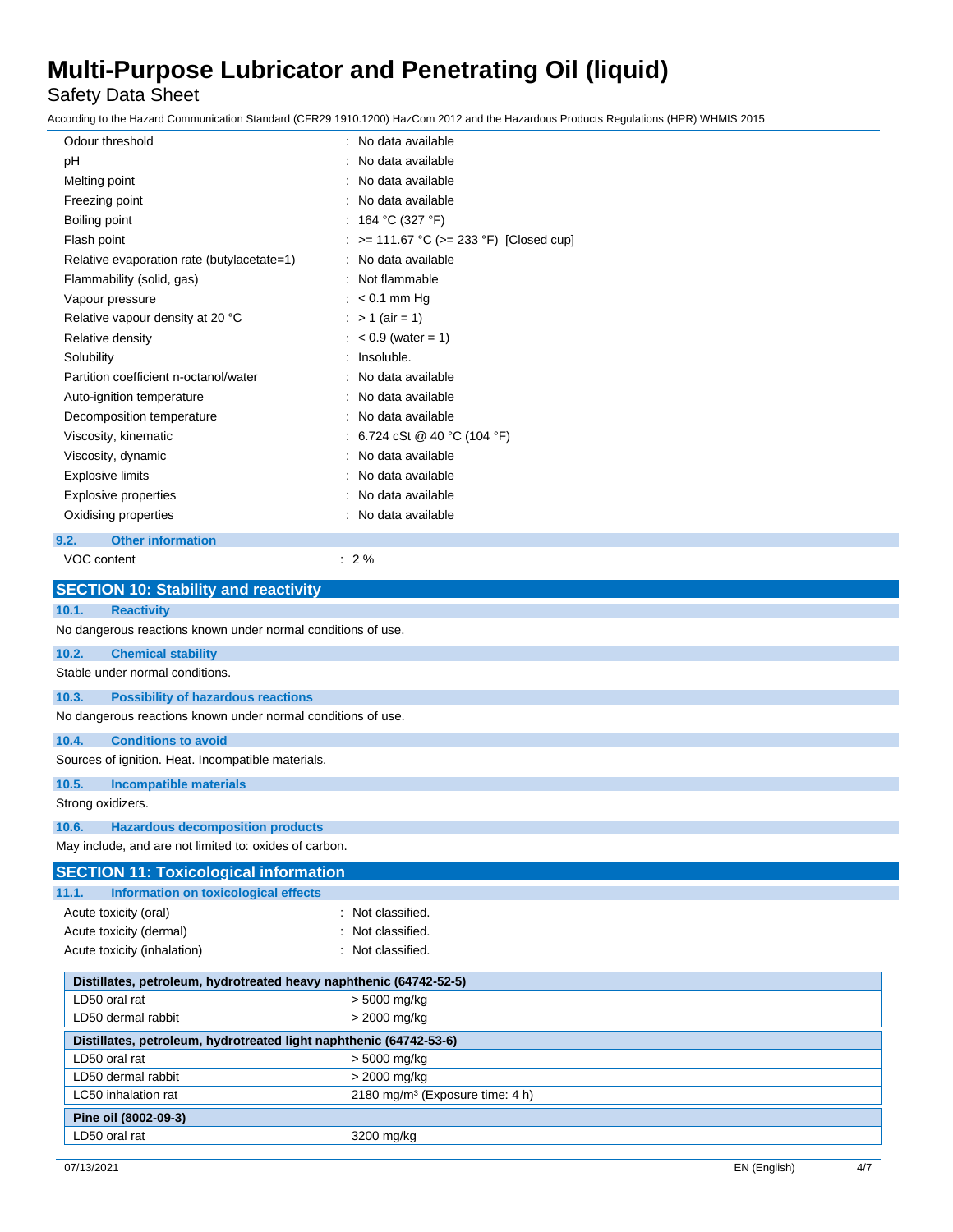Safety Data Sheet

According to the Hazard Communication Standard (CFR29 1910.1200) HazCom 2012 and the Hazardous Products Regulations (HPR) WHMIS 2015

| Pine oil (8002-09-3)                            |                                                 |
|-------------------------------------------------|-------------------------------------------------|
| LD50 dermal rabbit                              | 400 mg/kg                                       |
| LC50 inhalation rat                             | $> 3.79$ mg/l/4h                                |
| Methyl salicylate (119-36-8)                    |                                                 |
| LD50 oral rat                                   | 887 mg/kg                                       |
| LD50 dermal rabbit                              | > 5000 mg/kg                                    |
| Barium dinonylnaphthalenesulfonate (25619-56-1) |                                                 |
| LD50 oral rat                                   | 1750 mg/kg                                      |
| LD50 dermal rabbit                              | > 1000 mg/kg                                    |
| LC50 inhalation rat                             | > 21 mg/l (Exposure time: 1 h)                  |
| Skin corrosion/irritation                       | Not classified.                                 |
| Serious eye damage/irritation                   | Causes serious eye irritation.                  |
| Respiratory or skin sensitisation               | : May cause an allergic skin reaction.          |
| Germ cell mutagenicity                          | : Not classified.                               |
| Carcinogenicity                                 | : Not classified.                               |
| Reproductive toxicity                           | May damage fertility or the unborn child.       |
| STOT-single exposure                            | Not classified.                                 |
| STOT-repeated exposure                          | : Not classified.                               |
| Aspiration hazard                               | : May be fatal if swallowed and enters airways. |

| <b>Multi-Purpose Lubricator and Penetrating Oil (liquid)</b> |                                                                                                                                                                                 |  |
|--------------------------------------------------------------|---------------------------------------------------------------------------------------------------------------------------------------------------------------------------------|--|
| Viscosity, kinematic (calculated value) (40 °C)              | 6.724 mm <sup>2</sup> /s @ 40 °C (104 °F)                                                                                                                                       |  |
| Symptoms/effects after inhalation                            | : May cause irritation to the respiratory tract.                                                                                                                                |  |
| Symptoms/effects after skin contact                          | : May cause skin irritation. Repeated exposure may cause skin dryness or cracking. May cause<br>an allergic skin reaction.                                                      |  |
| Symptoms/effects after eye contact                           | : Causes serious eye irritation. Symptoms may include discomfort or pain, excess blinking and<br>tear production, with marked redness and swelling of the conjunctiva.          |  |
| Symptoms/effects after ingestion                             | : May be fatal if swallowed and enters airways. This product may be aspirated into the lungs and<br>cause chemical pneumonitis. May cause stomach distress, nausea or vomiting. |  |
| Chronic symptoms                                             | : May damage fertility or the unborn child.                                                                                                                                     |  |
| Other information                                            | : Likely routes of exposure: ingestion, inhalation, skin and eye.                                                                                                               |  |

| <b>SECTION 12: Ecological information</b>                          |                                                                            |  |  |  |  |
|--------------------------------------------------------------------|----------------------------------------------------------------------------|--|--|--|--|
| 12.1.<br><b>Toxicity</b>                                           |                                                                            |  |  |  |  |
| Ecology - general                                                  | : May cause long-term adverse effects in the aquatic environment.          |  |  |  |  |
| Distillates, petroleum, hydrotreated heavy naphthenic (64742-52-5) |                                                                            |  |  |  |  |
| $LC50$ fish 1                                                      | > 5000 mg/l (Exposure time: 96 h - Species: Oncorhynchus mykiss)           |  |  |  |  |
| EC50 Daphnia 1                                                     | > 1000 mg/l (Exposure time: 48 h - Species: Daphnia magna)                 |  |  |  |  |
| Distillates, petroleum, hydrotreated light naphthenic (64742-53-6) |                                                                            |  |  |  |  |
| LC50 fish 1                                                        | > 5000 mg/l (Exposure time: 96 h - Species: Oncorhynchus mykiss)           |  |  |  |  |
| EC50 Daphnia 1                                                     | > 1000 mg/l (Exposure time: 48 h - Species: Daphnia magna)                 |  |  |  |  |
| Pine oil (8002-09-3)                                               |                                                                            |  |  |  |  |
| EC50 Daphnia 1                                                     | 17 - 28 mg/l (Exposure time: 48 h - Species: Daphnia magna [Flow through]) |  |  |  |  |
| 12.2.<br><b>Persistence and degradability</b>                      |                                                                            |  |  |  |  |
| Multi-Purpose Lubricator and Penetrating Oil (liquid)              |                                                                            |  |  |  |  |
| Persistence and degradability                                      | Not established.                                                           |  |  |  |  |
| 12.3.<br><b>Bioaccumulative potential</b>                          |                                                                            |  |  |  |  |
| <b>Multi-Purpose Lubricator and Penetrating Oil (liquid)</b>       |                                                                            |  |  |  |  |
| Bioaccumulative potential                                          | Not established.                                                           |  |  |  |  |
| Methyl salicylate (119-36-8)                                       |                                                                            |  |  |  |  |
| Partition coefficient n-octanol/water                              | 2.55                                                                       |  |  |  |  |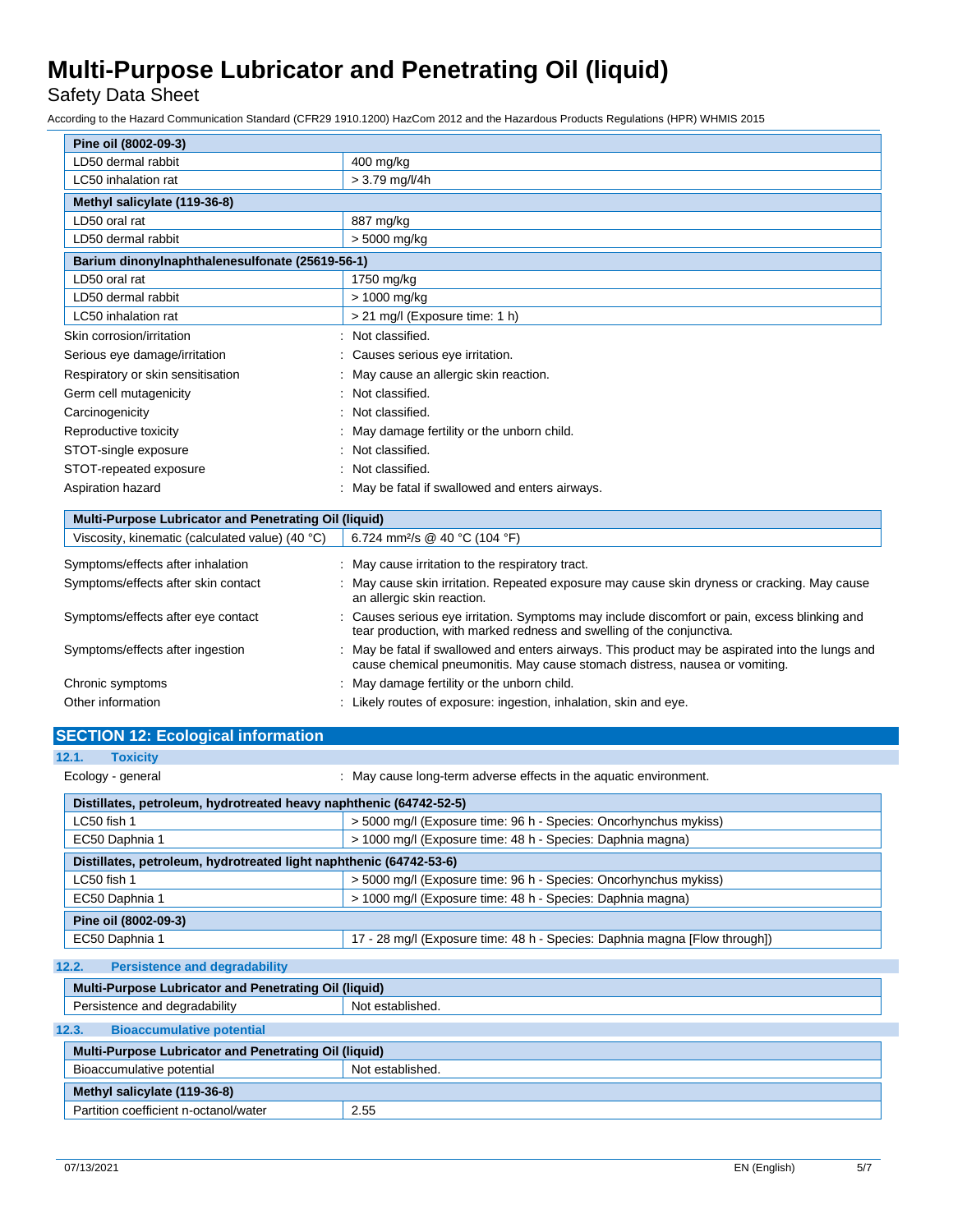Safety Data Sheet

According to the Hazard Communication Standard (CFR29 1910.1200) HazCom 2012 and the Hazardous Products Regulations (HPR) WHMIS 2015

| 12.4.                                      | <b>Mobility in soil</b>                    |  |                                                                                                                                                                |  |  |
|--------------------------------------------|--------------------------------------------|--|----------------------------------------------------------------------------------------------------------------------------------------------------------------|--|--|
| No additional information available        |                                            |  |                                                                                                                                                                |  |  |
| 12.5.                                      | Other adverse effects                      |  |                                                                                                                                                                |  |  |
|                                            | Other information                          |  | : No other effects known.                                                                                                                                      |  |  |
|                                            |                                            |  |                                                                                                                                                                |  |  |
| <b>SECTION 13: Disposal considerations</b> |                                            |  |                                                                                                                                                                |  |  |
| 13.1.                                      | <b>Waste treatment methods</b>             |  |                                                                                                                                                                |  |  |
|                                            | Product/Packaging disposal recommendations |  | Dispose of contents/container to hazardous or special waste collection point, in accordance<br>with local, regional, national and/or international regulation. |  |  |

### **SECTION 14: Transport information**

**Department of Transportation (DOT)**

In accordance with DOT

Not regulated

**Transportation of Dangerous Goods (TDG)**

In accordance with TDG Not regulated

### **SECTION 15: Regulatory information**

### **15.1. US Federal regulations**

All components of this product are listed, or excluded from listing, on the United States Environmental Protection Agency Toxic Substances Control Act (TSCA) inventory except for:

All components of this product are listed, or excluded from listing, on the Canadian DSL (Domestic Substances List) and NDSL (Non-Domestic Substances List) inventories except for:

### **15.2. International regulations**

### No additional information available

#### **15.3. US State regulations**

California Proposition 65 - This product does not contain any substances known to the state of California to cause cancer, developmental and/or reproductive harm

| <b>Component</b>                                                     | <b>State or local regulations</b>                          |
|----------------------------------------------------------------------|------------------------------------------------------------|
| Distillates, petroleum, hydrotreated light<br>naphthenic(64742-53-6) | U.S. - Massachusetts - Right To Know List                  |
| Methyl salicylate (119-36-8)                                         | U.S. - Pennsylvania - RTK (Right to Know) List             |
| Pine oil(8002-09-3)                                                  | U.S. - New Jersey - Right to Know Hazardous Substance List |

### **SECTION 16: Other information** Revision date : 07/13/2021 Other information  $\blacksquare$  : None. Prepared by **Example 20** Prepared by **:** Nexreg Compliance Inc. **ONEXREG** [www.Nexreg.com](http://www.nexreg.com/) NFPA health hazard : 2 NFPA fire hazard : 1 NFPA reactivity : 0  $\overline{\mathbf{0}}$